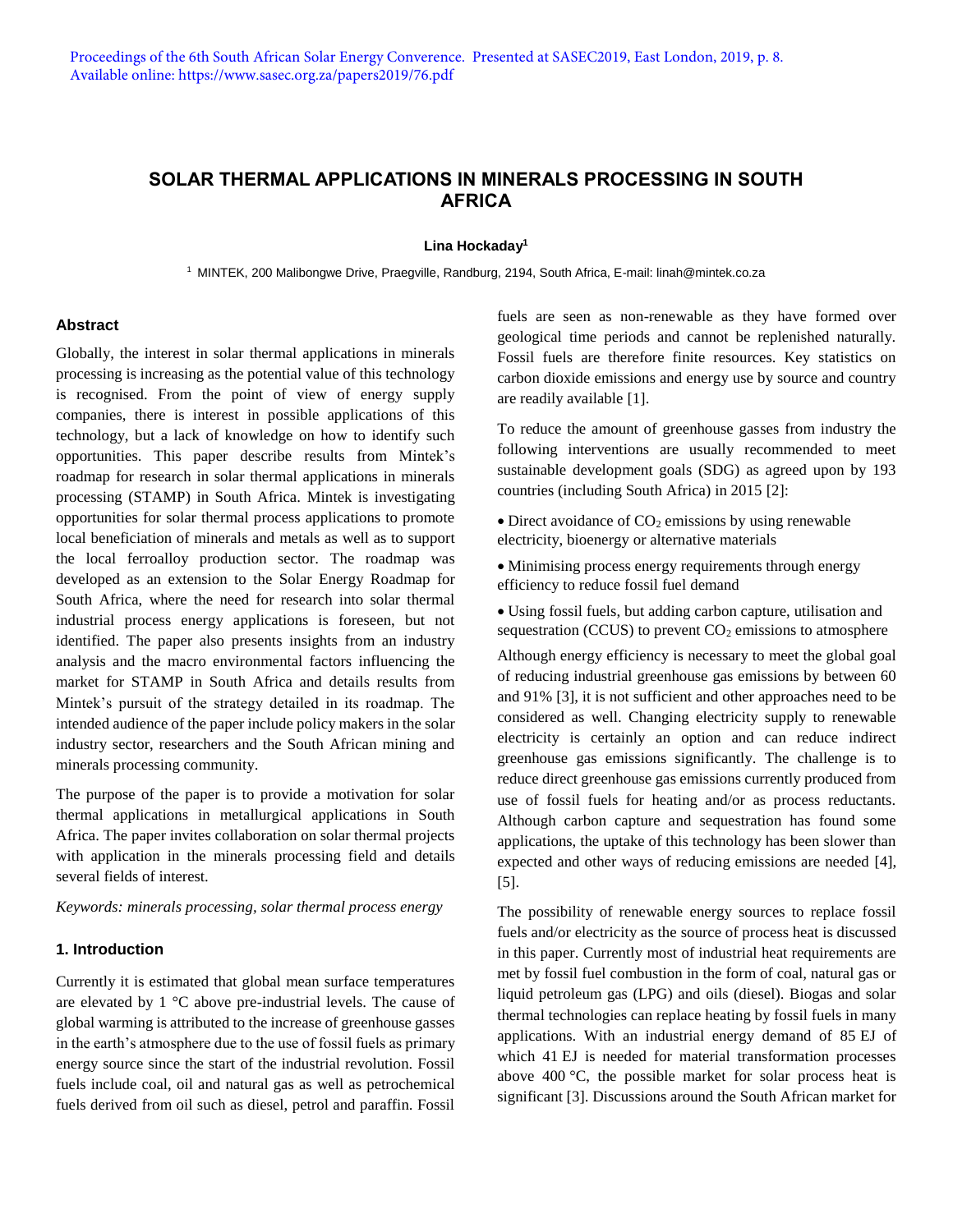solar process heat mostly concentrate on low temperature applications [6] but may be expanded to higher temperatures as the technology develops.

#### **2. Industry analysis**

An industry analysis was conducted to identify the main influences on CST research and application in minerals processing in South Africa. The industry is seen as mines and minerals processors operating in South Africa, the South African government -as Mintek's main stakeholder - and potential CST companies wanting to provide services to mining and minerals processing as process heat. The analysis also considers entrepreneurs that might want to start new businesses in this industry. The analysis is not exhaustive as it only provides the main influences rather than an in-depth analysis of all influences.



**Fig.1.** A simplified production map showing the main inputs and products from mining and minerals processing

## *2.1 New entrants*

Although many new mines have opened in South Africa, the mining industry is still dominated globally by a few companies [7]. Some of these companies are vertically integrated and beneficiate ores to metal, but the South African industry is still predominantly exporting unbeneficiated ore. The barriers to entry in the mining and minerals beneficiation value chain are high. Large amounts of capital is needed to enter the industry. Other barriers to entry are political in nature, with some resources located in politically unstable regions or begin

threatened by nationalistic legislation. The South African government is encouraging new foreign direct investment by marketing South Africa's mineral resources. President Ramaphosa [8] said, "As government we regard the [mining](http://www.miningweekly.com/topic/mining) industry as a key player in the future growth and development of our economy, with huge potential for [exploration,](http://www.miningweekly.com/topic/exploration) production and beneficiation."

#### *2.2 Suppliers*

The mining industry uses labour, equipment, water and energy (mostly in the form of electricity) to liberate ores. These ores can then be further beneficiated to concentrate the valuable minerals, and processed to produce metals. All process routes require more resources and these resources once again include equipment, labour, water and energy. Energy may be needed in the form of electricity and/or process heat. Highly energy intensive processes are often located to take advantage of low energy costs and South Africa's electricity crisis has moved it from a preferred location for such processes to a threatened one [9].

South Africa's national electricity supply is currently monopolised by ESKOM, a state owned enterprise. Ever increasing electricity prices has led to ESKOM introducing an incentive for large electricity users [10]. It is unclear how much of industry is benefitting from this incentive. ESKOM's precarious financial position is public knowledge and many users are investigating imbedded generation as an alternative. This may lead to the "utility death spiral" where lower demand leads to reduced revenue which necessitates higher electricity prices which leads to a further reduction in demand [11]. In the state of the nation address [12] it was announced that ESKOM will be split into 3 entities concentrating on electricity generation, transmission and distribution. This will also level the playing field for independent power producers (IPPs) to supply electricity to the grid. South Africa's updated IRP (Integrated Resource Plan) is awaiting finalization.

The uncertainties in the electricity sector are causing renewed interest in reducing electricity consumption through energy efficiency, and preheating of feed materials when smelting. Current state of the art preheating technologies use furnace offgas and fossil fuels (coke, diesel and natural gas) as energy sources for preheating. There are multiple suppliers for fossil fuels, although the market is sometimes quite volatile.

These uncertainties are also promoting renewable energy as a viable option to reduce exposure risk. Renewable energy (for both electricity and process heat) has predictable costs, dominated by capital repayments. Capital repayments are negotiated at the start of the project before project implementation begins. Operational costs for renewable energy projects are usually low compared with fossil fuel alternatives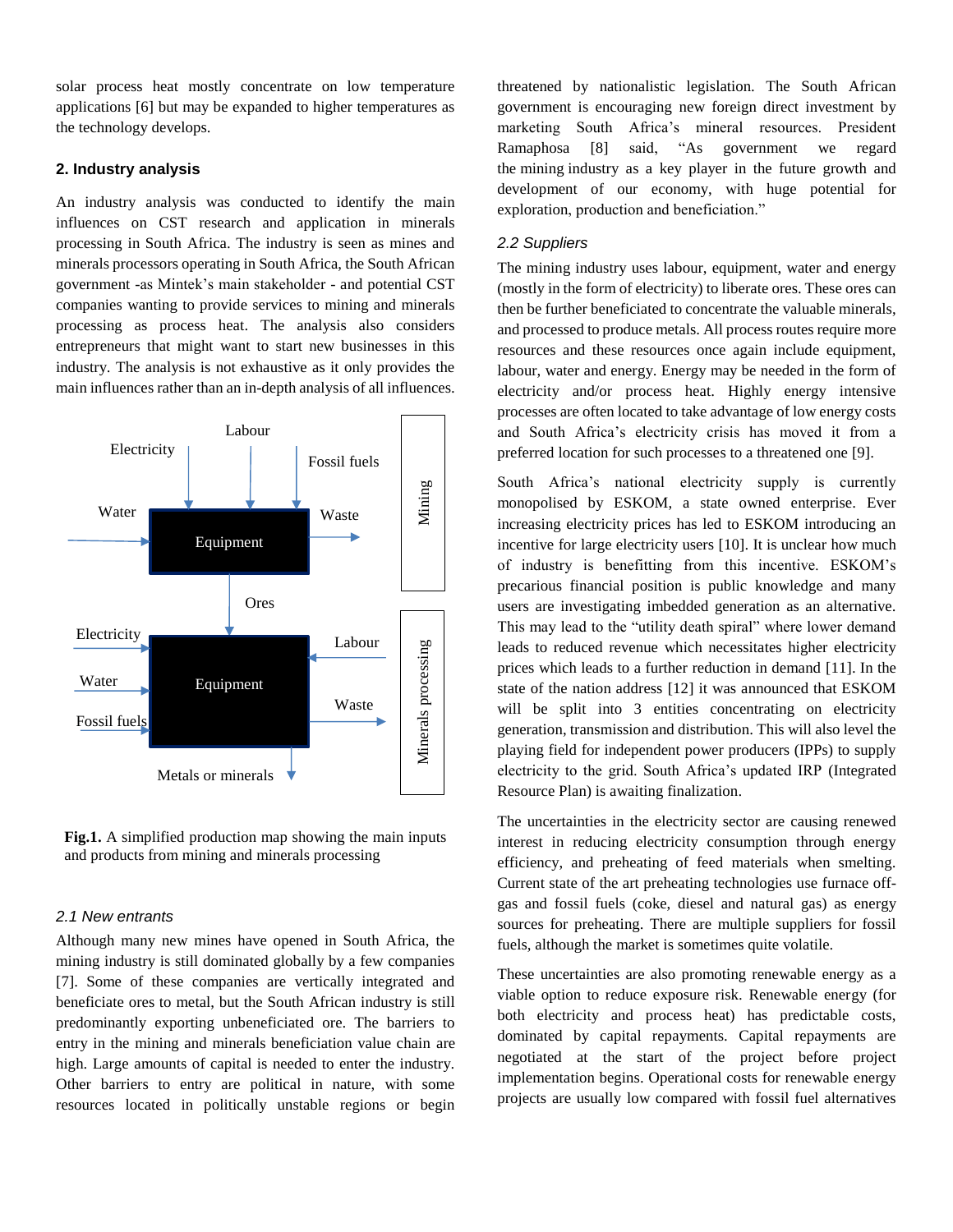and can be attractive if the payback period is shorter than the planned business lifetime. Renewable electricity generation may be owned by the user or obtained through a power purchase agreement. Harmony Gold (a gold mining and exploration company) has announced that it has signed an agreement for 30 MW embedded generation which will supply them with electricity below ESKOM costs [13]. Similar agreements may be considered for the supply of process heat.

#### *2.3 Buyers*

Significant buyer pressure is starting to change the way commodities are supplied. With almost all countries being signatories of the Paris accord, supply chains are being scrutinized to ensure that commodities are produced sustainably and with lower environmental footprints than before. This demand for "green" commodities has led to CODELCO's green copper program where they are certifying the environmental footprint from producing their copper and using differential pricing based on environmental attributes such as carbon footprint and water footprint [14]. South Africa can build on its renewable energy resources to start similar initiatives to differentiate products from greener production routes.

#### *2.4 Substitutes*

Despite the growth of the circular economy, global demand for commodities is still rising, indicating that primary production of ores and metals will still be needed. The recycling industry may indeed be included as possible users of renewable process heat. Specific applications may be found in separation of low boiling point metals by fuming, e.g. cadmium recovery via distillation from Ni/Cd batteries, which takes place at 900 °C.

For solar thermal process heat, the main substitute remains coke and other fossil fuels. Without price adjustments (such as an expensive carbon tax) coke and coal are likely to remain a more affordable energy source than solar thermal on a kWh basis. Data for calorific values of fuels [15], the cost of electricity [16] and cost of fuels are presented in Table 1. The cost of metallurgical coke is highly variable with the value of R2000/t used for illustrative purposes only. The cost of coal is estimated as R830/t [17]. Solar thermal process heat costs are location dependent but can provide cost advantages when compared to diesel and electricity in countries with good solar resources such as South Africa. Over large parts of South Africa with DNI levels above  $2500 \text{ kWh/(m}^2a)$ , the levelised cost of solar thermal process heat can be estimated as between R0.53/kWh and R0.61/kWh [18]. The comparison of prices for solar thermal process heat per energy unit is given in Table 1.

| <b>Heat source</b> | <b>Price</b><br>R/kg | <b>Energy</b><br>content*,<br>kWh/kg | <b>Cost</b><br>$R/\,kWh$ |
|--------------------|----------------------|--------------------------------------|--------------------------|
| Diesel             | 17.46                | 8.4                                  | 2.08                     |
| Electricity        | N/A                  | N/A                                  | 0.78                     |
| Solar thermal      | N/A                  | N/A                                  | 0.53                     |
| Metallurgical Coke | 2.00                 | 7.2                                  | 0.28                     |
| Anthracite Coal    | 0.83                 | 9.06                                 | 0.09                     |

## **Table 1. Estimates for process heat costs per kWh**

\*Energy content values from **[15]**

### *2.5 Competition*

Competition exists amongst mining and minerals processing entities to achieve the highest through-put for the lowest production cost. The use of renewable energies should not jeopardise production cost competitiveness in any way.

In the renewable electricity space, the auction environment has become the dominant model for independent power producers, encouraging fierce competition on pricing of electricity. This has led to several innovations reducing the cost of concentrating solar technology. An overly competitive environment does bring about the risk of under-pricing and only the future will tell if recent low bids are a fair indicator of technology costs. Similar fears were raised when solar PV technology costs decreased but this has proven unfounded and solar PV technology costs has stabilised at a low level.

#### **3. Macro environment analysis**

The macro environmental analysis was done to identify some factors external to the industry that have significant impact on future industry development.

#### *3.1 Global policies*

Although 195 countries agreed to the COP 25 Paris accord in 2015, details on how developed countries will support developing countries are still one of the aspects to be finalised. The Clean Development Mechanism previously established by the Kyoto protocol enabled the trading of certified emission reductions (CERs). The market for CERs has been depressed due to changes in European Union regulations and uncertainty over the future of carbon trading. CERs traded at  $\epsilon$ 0.35 in July 2018 [19].

The move to greener technologies is no longer driven by incentives however, as electricity and process heat has been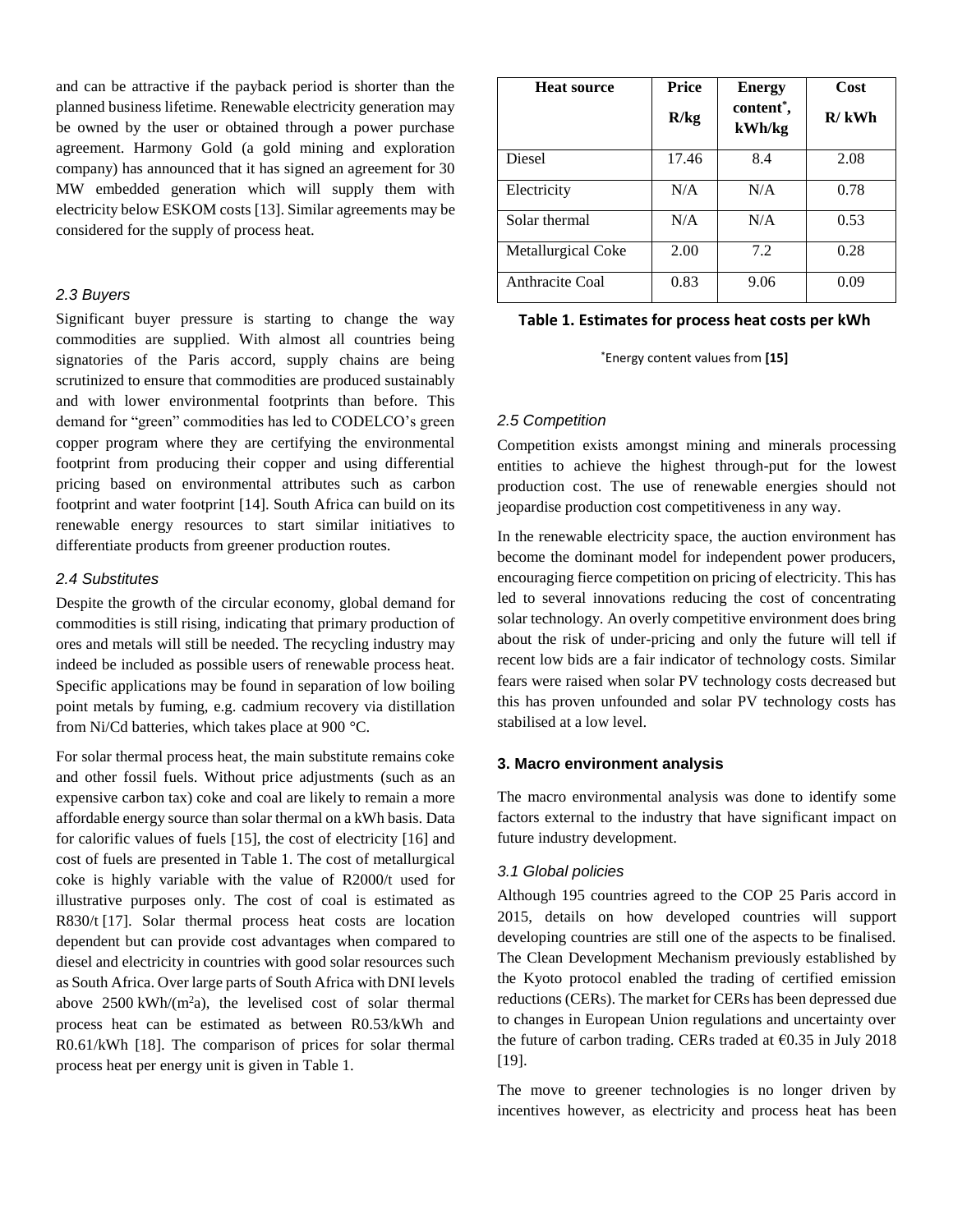demonstrated as the more cost effective option in Chile [20], Canada [21] embraces electrification of mining, and for international companies such as RioTinto [22] it has become part of their business strategy.

### *3.2 Local policies and incentive*

The South African electricity sector is guided by the Integrated Energy Plan (IEP) and the Integrated Resource Plan (IRP) and includes provision for increased renewable energy electricity production. At the time of writing, the updated IRP is still under review [23]. The National Energy Efficiency Strategy, along with the National Energy Efficiency Action Plan and the Biofuels Industrial Strategy are also of relevance to renewable energy sources, although they respectively focus on solar water heating and encouraging investment in the biofuels sector.

In the New Growth Path (NGP, 2011), targets were set to generate 300000 direct jobs by 2020 to green the economy, with 80000 in manufacturing and the rest in construction, operations and maintenance of new environmentally-friendly infrastructure. The Green Economy Accord (2011) realised the development of the South African Renewable Energy Council. Signatories to the accord included government departments, organised labour and business. No further report on progress towards these goals could be found..

Industrial Policy Action Plan (IPAP, 2014) from the Department of Trade and Industry (dti) supports renewable energy and energy efficiency as a priority for South Africa's industrial policy.

The South African government has levied a carbon tax of R120/t  $CO<sub>2</sub>e$  in the Carbon Tax bill implemented by parliament from June 2019. The bill is generally seen as forgiving of industry with between 60% and 95% tax free emission allowances on the basic price of R120/t  $CO<sub>2</sub>e$  [24]. The state intent is however to reduce allowances gradually until the full tax will be applied.

## *3.3 South Africa's commitments with regards to global warming and greenhouse gas emissions*

"South Africa's nationally determined contribution (NDC) contains a target to limit greenhouse gas (GHG) emissions including land use, land use change and forestry to between 398 and  $614$  MtCO<sub>2e</sub> over the period 2025–2030. This target is equivalent to a 19–82% increase on 1990 levels. South Africa's NDC is consistent with its pledge under the Copenhagen Accord, which proposed emissions reductions below business-as-usual (BAU) levels by 34% in 2020 and 42% in 2025. This represents a 17–69% increase in emissions in 2020 and a 17–78% increase in 2025 on 1990 levels." [25] Current projections see South

Africa following the maximum NDC target and possibly exceeding it in 2030 [25]. Change is needed to reach the stated goals and new goals will be needed in line with global emission targets for 2060.

## *3.3 Economic landscape*

Most solar thermal technologies have low operating costs, but require a significant amount of capital investment. Interest rates are therefore very important to financing solar thermal projects in particular and renewable energy projects in general.

South Africa's prime interest rates over the last ten years remained high (at 8 % to 10 %) compared to international benchmarks. International financing may reduce loan costs and lead to lower project costs. Demonstration and application of new technologies reduce their financial risk profile and can also lead to lower interest rates on loans for project financing.

South Africa's economic growth rate in contrast has been low, with the economy showing slow growth and several periods of recession.

## *3.4 Social Environment*

Poverty, inequality and unemployment are three challenges facing South Africa. Fear of losing jobs has led to protests against the introduction of more renewable energy to the grid [26], [27]. However, the development of new business and growth of the green economy is seen as a possible solution to improving South Africa's employment rate in the long term as stated in the National Development Plan (NDP) [28].

#### *3.5 Technological landscape*

Worldwide electricity generations from solar photovoltaic (PV) and wind turbine technologies has become cost competitive with fossil fuel electricity generation. The focus has moved to managing the integration of these resources rather than debating their inclusion. Energy storage technologies are being developed and include different battery technologies, chemical storage and thermal storage. Fuel cells, electrical vehicles and the hydrogen economy are predicted to transform the transport industry.

The fourth industrial revolution is leading to innovation in plant management, control and optimization technologies and data processing. These developments may lead to more sophisticated systems that can manage variable resources incorporated in new, low carbon process flowsheets.

### *3.6 Environmental landscape*

In October 2019 the United Nations released a report on the difference in impacts and risks associated with 2 °C global warming as compared to 1.5 °C global warming. The summary in Figure 2 is based on this report [29].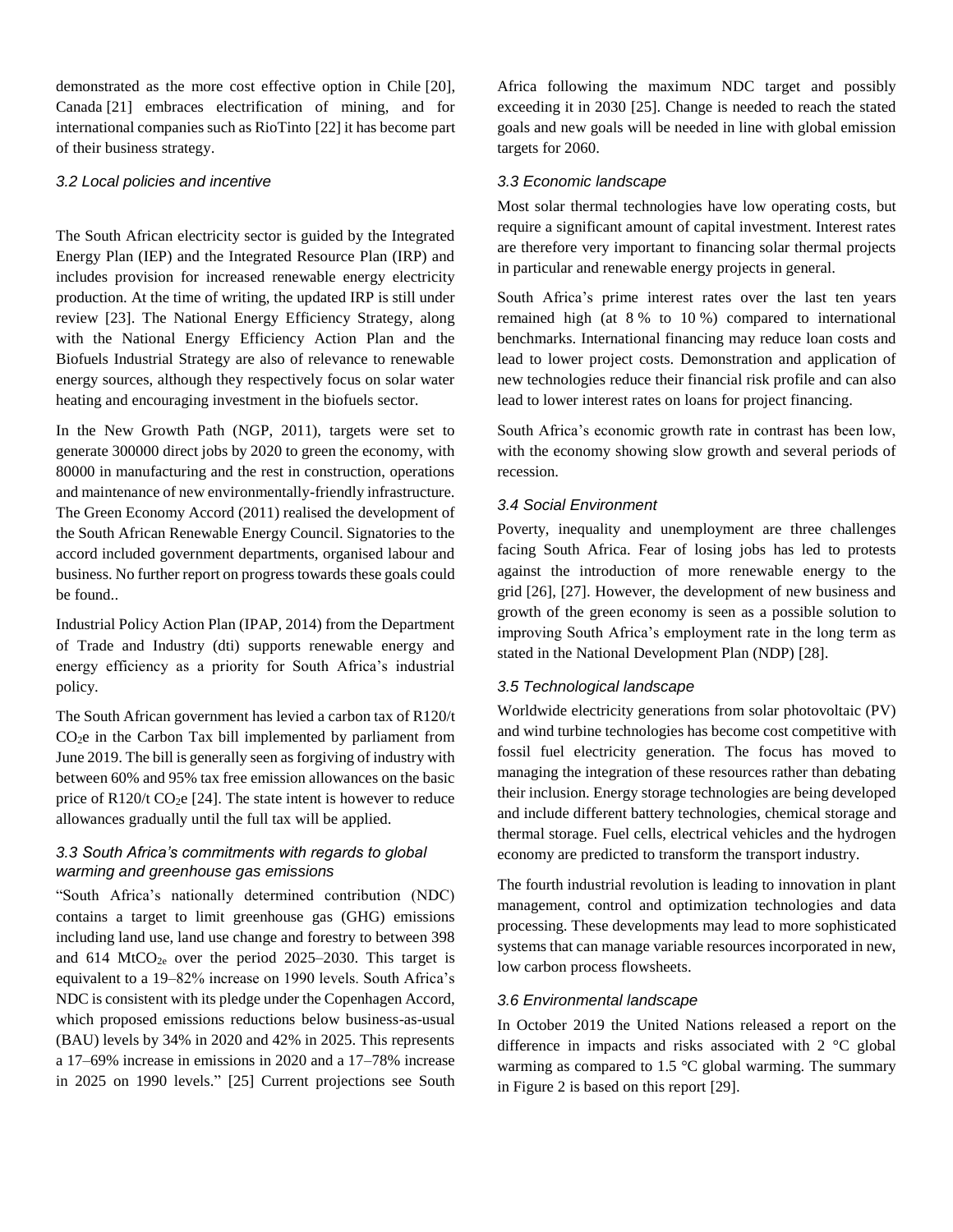

**Fig. 2. A summary of global warming impacts and risks with increasing global mean surface temperature**

To maintain global warming to below 2  $\degree$ C, global CO<sub>2</sub> emissions for electricity generation needs to reduce to zero and industrial emissions of  $CO<sub>2</sub>$  need to reduce by between 60 and 90% by 2060 [3].

#### **4. Future research opportunities**

South Africa has the Solar Energy Technology Roadmap (SETR) [30] circa 2010, but it considers mostly electricity production and only low temperature solar thermal applications. Its research recommendations for concentrating solar systems are as follows:

"CSP systems for power and thermal applications: Optimise receiver system technologies for products and manufacturing (central receivers); expansion of existing system design, simulation and optimisation capabilities, including receiver structure and tracking systems, and dry and hybrid cooling in the power block; development of appropriate education and training programmes; and establishing R & D facilities for improved and new generation absorber and storage technologies."

"Thermal applications: System optimisation research projects for specific applications, especially for process heat where a significant contribution can be made."

This paper proposes that minerals processing and beneficiation may allow suitable applications for solar thermal process heat. From Figure 3 it can be see that South Africa has minerals resources of manganese, iron, zinc, copper and lead in areas with very good solar irradiance.



## **Fig.3. An overview of South African solar resource (DNI) and selected mineral resources.**

DNI data by SolarGIS [31]. Mineral resource data from Council of Geosciences [32].

Beneficiation of these ores in South Africa are limited and exports currently dominate the sales of these commodities, see [Table .](#page-5-0)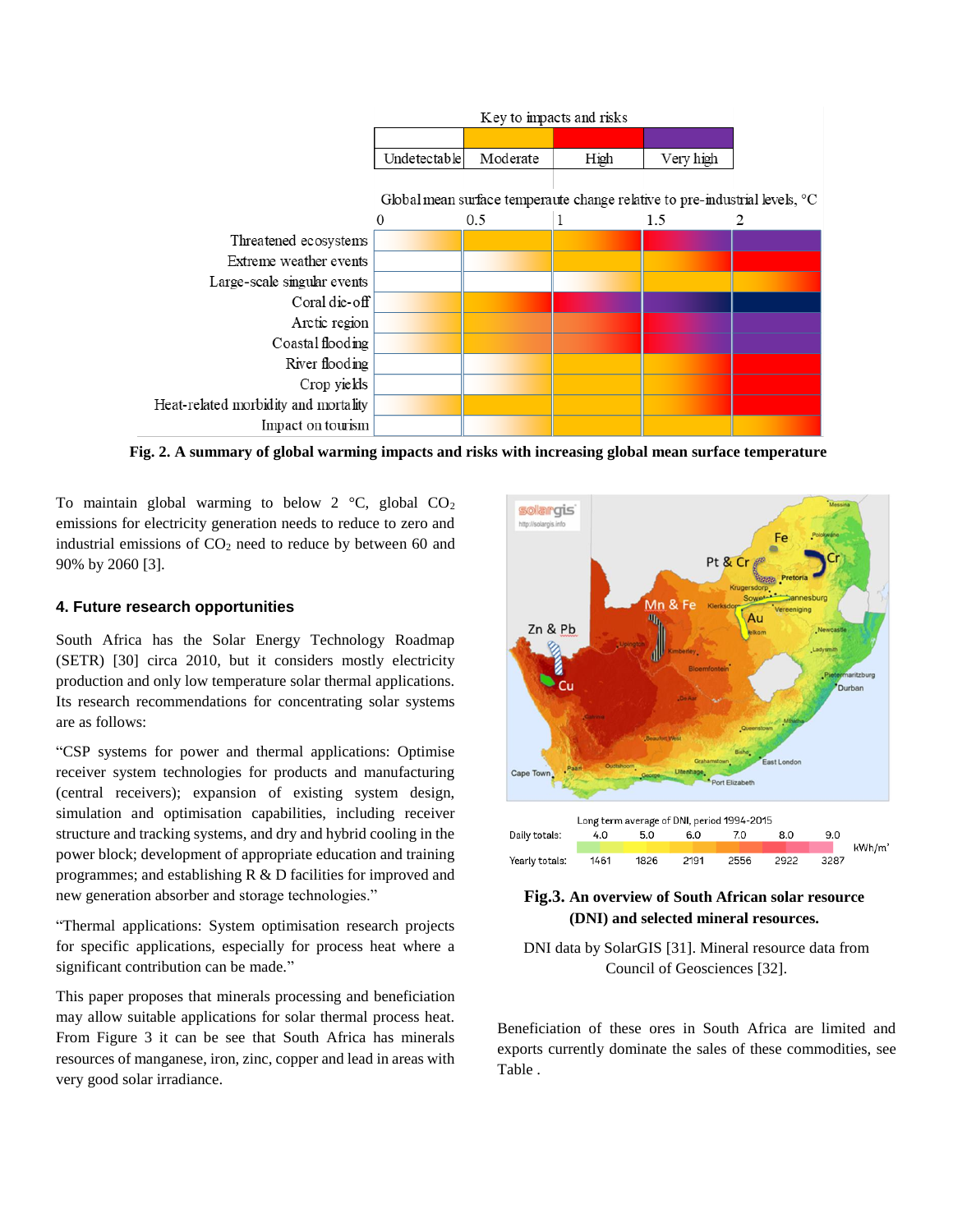| <b>Commodity</b> | Exports as a % of total sales* |  |  |
|------------------|--------------------------------|--|--|
| Copper ore       | 49.0                           |  |  |
| Iron ore         | 89.6                           |  |  |
| Manganese ore    | 94.7                           |  |  |
| Zinc ore         | 100.0                          |  |  |

#### **Table 2. Exports of commodities**

<span id="page-5-0"></span>\*Based on data from the Minerals Council South Africa [33], [34]

When analysing the beneficiation routes of these metals the following opportunities are options for solar thermal process heat applications:

## *4.1 Preheating with solar thermal to reduce electricity and fossil fuel demand when smelting.*

For copper production energy consumption in smelting can be reduced by 50% [35] when integrating preheating with solar thermal energy. This concept can be further investigated using technology concepts developed for manganese ore preheating, which estimate a 20% reduction in electricity consumption when manganese ores are preheated to 600 °C [36], [37]. Similar studies may be done for iron and steel production and for Mintek's Enviroplas process for zinc production. In fact, solar preheating technology could be applied to most pyrometallurgical processes for preheating purposes, including ilmenite smelting and chromite smelting.

## *4.2 Scrap re-melting and casting for low melting metals.*

Pure aluminium (Al) has a melting point of 660 °C, lead (Pb) has a melting point of 328 °C, tin (Sn) has a melting point of 232 °C and zinc (Zn) has a melting point of  $420^{\circ}$ C. Re-melting and casting of these metal scraps are feasible with concentrating solar thermal heat and will advance the circular economy. The direct re-melting of aluminium with concentrating solar has previously been investigated on small scale [38], [39].

## *4.3 Hot dip galvanisation*

Hot dip galvanization requires a bath of molten zinc at 450 °C in which parts can be dipped to provide a protective coating. Zinc dipping provides better bonding between the zinc and the iron or steel part than electrolytic zinc plating or zinc spray coating and therefore superior corrosion protection. Currently zinc kettles are heated by gas burners – a concentrating solar thermal alternative would be an interesting development.

### *4.4 Hydrometallurgical zinc production*

Hydrometallurgical zinc production can be performed using many different process routes. Most require low temperature

heating (from 40 °C to 200 °C) to remove iron content from the electrolyte before zinc can be produced by electrolysis from the aqueous solution. The iron hydroxide precipitation route requires hot acid leaching at 95 °C, iron removal by the Jarosite process may be done at 185 °C or at 95 °C with different acid concentrations, the Goethite process requires temperature control between  $70-90$  °C and the hematite process requires autoclave treatment at 200 °C and oxygen pressure of up to 15 bar.

Zinc production from the solvent extraction route will be investigate in the near future.

#### *4.5 Zinc distillation*

Zinc distillation is used to produce zinc of very high purity (Special High Grade zinc). As zinc boils at 907 °C, a solar boiler for zinc operating at around  $1000 \degree C$  may be an attractive alternative to zinc boilers heated by fossil fuels (The New Jersey Process) or electricity (Zincref process). This technology would have synergies with Mintek's Enviroplas technology which provides a pyrometallurgical route for the production of Prime Western Grade zinc from the Gamsberg deposits in the Northern Cape.

#### *4.6 Copper electrolytic refining*

Copper electrolytic refining is used to refine most of the worlds copper production. The electrolyte needs to be maintained at  $55 - 65$  °C. This process heat requirement is easily met with nonconcentrating solar thermal and examples of this has been very successful at the Gabriela mine in Chile [40].

#### *4.7 Electrowinning of manganese metal*

Electrowinning of manganese metal requires the electrolyte baths to be at 35 °C to 45 °C. The process also requires a higher temperature calcine preparation step to ensure that all manganese is reduced to MnO to enable maximum extraction of manganese from the leaching process. The incorporation of renewable energies into electrolytic manganese production is already being advanced in Australia [41], but further opportunities may be available.

In summary, for all these studies care should be taken that the solar share of process energy is maximised while the necessity for complimentary energy sources are acknowledged and included in the business case. For process heat applications below 100 °C commercial technologies are readily available and demonstrated and basic research is no longer imperative. For medium temperature process heat from 200 °C to 400°C, commercial technologies are available but demonstrations have been few. Large scale demonstrations would likely lead to more implementations of these technologies and should be pursued. For high temperature process heat above 400 °C, some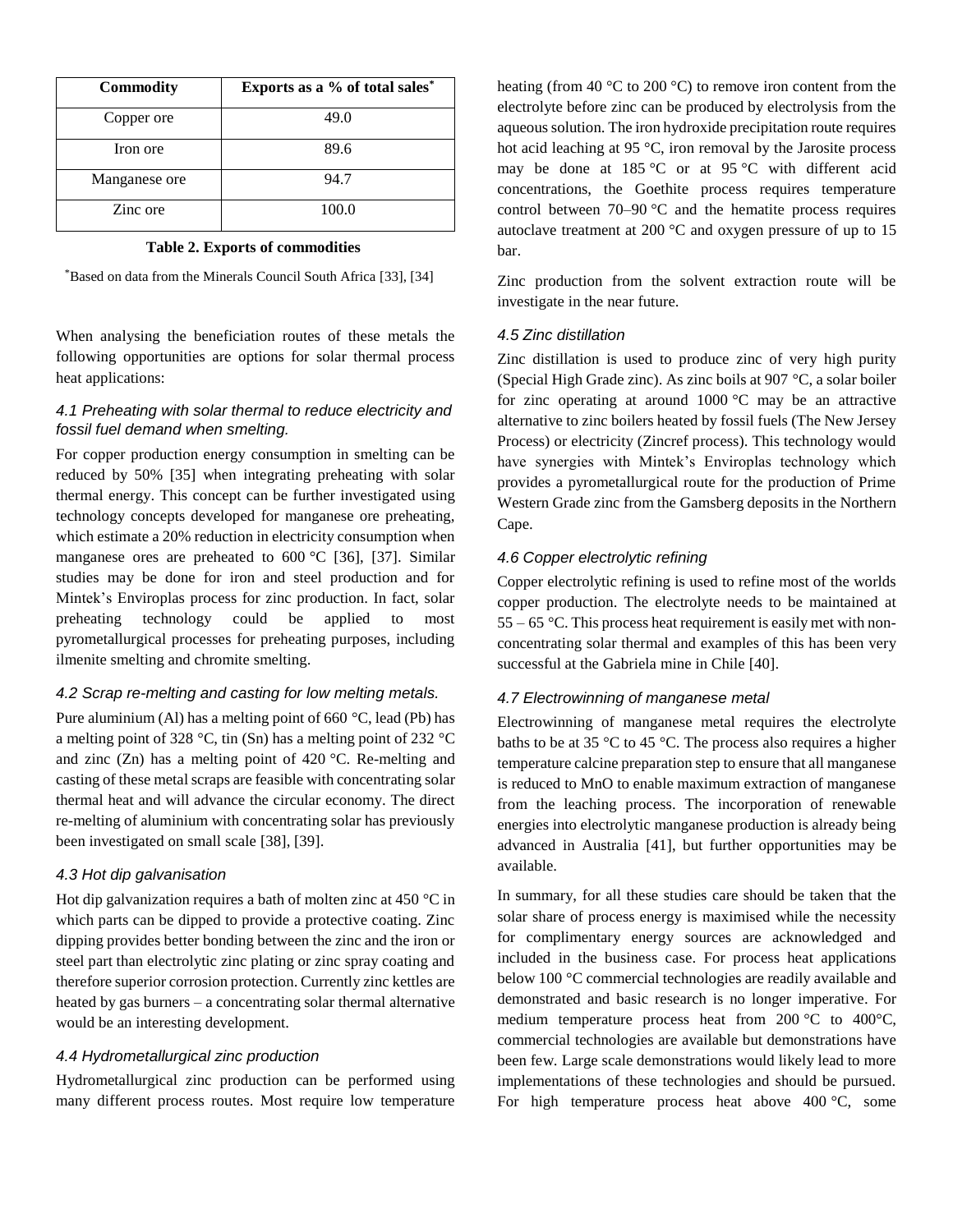technologies have been developed, but they have not been commercially implemented and research as well as demonstration is required in this temperature range.

With an abundance of opportunities in the zinc production and purification flowsheet, it is noted with interest that Vedanta is undertaking a feasibility study for a greenfield smelter and refinery at the Gamsberg mine [42]. Also of interest is the statement of the International Zinc Association of South Africa (IZASA) that the solar power industry is becoming a big market for zinc coated steel [43], indicating that future utility scale solar PV and concentrating solar infrastructure is also driving demand for galvanised steel.

Although the Black Mountain copper, zinc and lead project is scheduled to stop in 2020, Exxaro is undertaking extensive brownfields exploration in the region [44]. Orion resources has also announced that they plan to restart mining for copper, zinc and lead at Prieska [45], [46].

#### **5. Conclusion**

Solar thermal applications in minerals processing has great potential to reduce reliance on fossil fuels and promote the greening of minerals processing. On its own or combined with renewable electricity generation, solar thermal process heat can significantly reduce operating costs, specifically where it can reduce diesel and electricity consumption.

A preliminary scoping of opportunities generated by overlap of mineral and solar resource concentrations has identified opportunities in the manganese, copper and zinc production processes specifically and in smelting operations (including steel and ferrochrome production) in general. Future analysis may widen the geographic area to lower solar radiation areas where more opportunities may become apparent. In general, research for solar thermal applications are recommended in the fields of metal recycling, the preheating of smelter feed and the galvanization of steel. Further opportunities may arise as global and local incentives to promote lower greenhouse gas emissions increase in line with 2060 targets.

#### **Acknowledgements**

This paper is published with the permission of MINTEK.

#### **References**

- [1] C. L. Quéré *et al.*, 'Global Carbon Budget 2018', p. 54, 2018.
- [2] International Energy Agency, 'Tracking Clean Energy Progress', 2019. [Online]. Available: https://www.iea.org/tcep/. [Accessed: 28-Jan-2019].
- [3] C. Philibert, 'Renewable Energy for Industry', 2017.
- [4] IEA, 'CCUS in industry & transformation', 2019. [Online]. Available: https://www.iea.org/tcep/industry/ccs/. [Accessed: 06-Feb-2019].
- [5] D. Cebrucean, V. Cebrucean, and I. Ionel, 'CO2 Capture and Storage from Fossil Fuel Power Plants', *Energy Procedia*, vol. 63, pp. 18–26, 2014.
- [6] WWF and Nedbank, 'Industrial scale solar heat in South Africa', WWF, 2017.
- [7] A. Rossouw, 'SA Mine 2018, 10th edition', pwc, 2018.
- [8] African News Agency, 'SA mining is a sunrise industry Ramaphosa', *Mining Weekly*, 2019. [Online]. Available: http://www.miningweekly.com/article/sa-mining-is-a-sunriseindustry-ramaphosa-2019-02-05/rep\_id:3650. [Accessed: 20- Feb-2019].
- [9] N. James, 'Retrenchments at South32's Hillside smelter could affect up to 500 jobs – Solidarity', *Mining Weekly*, 2019. [Online]. Available: http://www.miningweekly.com/article/retrenchments-atsouth32s-hillside-smelter-could-affect-up-to-500-jobssolidarity-2019-02-19. [Accessed: 20-Feb-2019].
- [10] ESKOM, 'The Offer', *Financial incentive for large electricity users*, 2018. .
- [11] EIUG, 'EIUG Comment on Eskom's Revenue Application for 2018/19', 2017.
- [12] C. Ramaphosa, 'State of the Nation Address 2019 | South African Government', 2019. [Online]. Available: https://www.gov.za/sona2019. [Accessed: 19-Feb-2019].
- [13] M. Creamer, 'Harmony cuts energy consumption, ushering in solar, mulling biofuels', *Engineering News*, 12-Feb-2019. [Online]. Available: http://www.engineeringnews.co.za/article/harmony-cutsenergy-consumption-ushering-in-solar-mulling-biofuels-2019- 02-12. [Accessed: 13-Feb-2019].
- [14] T. Daly and M. Buron, 'Chile's Codelco plans environmental impact pricing for copper', *Reuters*, 30-Nov-2017.
- [15] Engineering Toolbox, 'Fuels Higher and Lower Calorific Values', 2003. [Online]. Available: https://www.engineeringtoolbox.com/fuels-higher-calorificvalues-d\_169.html. [Accessed: 02-Sep-2019].
- [16] ESKOM, '2019/20 Tariffs and charges', 2019. [Online]. Available: http://www.eskom.co.za/CustomerCare/TariffsAndCharges/Pag es/Tariffs\_And\_Charges.aspx. [Accessed: 02-Sep-2019].
- [17] N. James, 'The coal debate', *Creamer Media's Mining Weekly*, vol. 25, no. 33, pp. 10–11, 30-Aug-2019.
- [18] M. Lubkoll, S. A. C. Hockaday, and T. M. Harms, 'Integrating Solar Process Heat into Manganese Ore Pre-Heating', presented at the SASEC 2018, Durban, 2018, p. 8.
- [19] 'CER price rise in July no, the CDM "good old days" are not back', *Icis*. [Online]. Available: https://www.icis.com/explore/resources/news/2018/08/03/1024 7838/cer-price-rise-in-july-0xe2-0x80-no-the-cdm-good-olddays-are-not-back. [Accessed: 05-Feb-2019].
- [20] 'Chile's Antofagasta moves to renewable energy -CEO', *Reuters*, 30-Oct-2017.
- [21] 'First new all-electric mine dumps diesel; cuts costs, pollution', *Reuters*, 21-Jun-2018.
- [22] 'Energy and climate change', 21-Feb-2018. [Online]. Available: http://www.riotinto.com/ourcommitment/energyand-climate-change-24291.aspx. [Accessed: 25-Feb-2019].
- [23] 'IRP to be out of date by time of Cabinet approval as a result of protracted talks'. [Online]. Available: https://www.engineeringnews.co.za/article/irp-to-be-out-of-